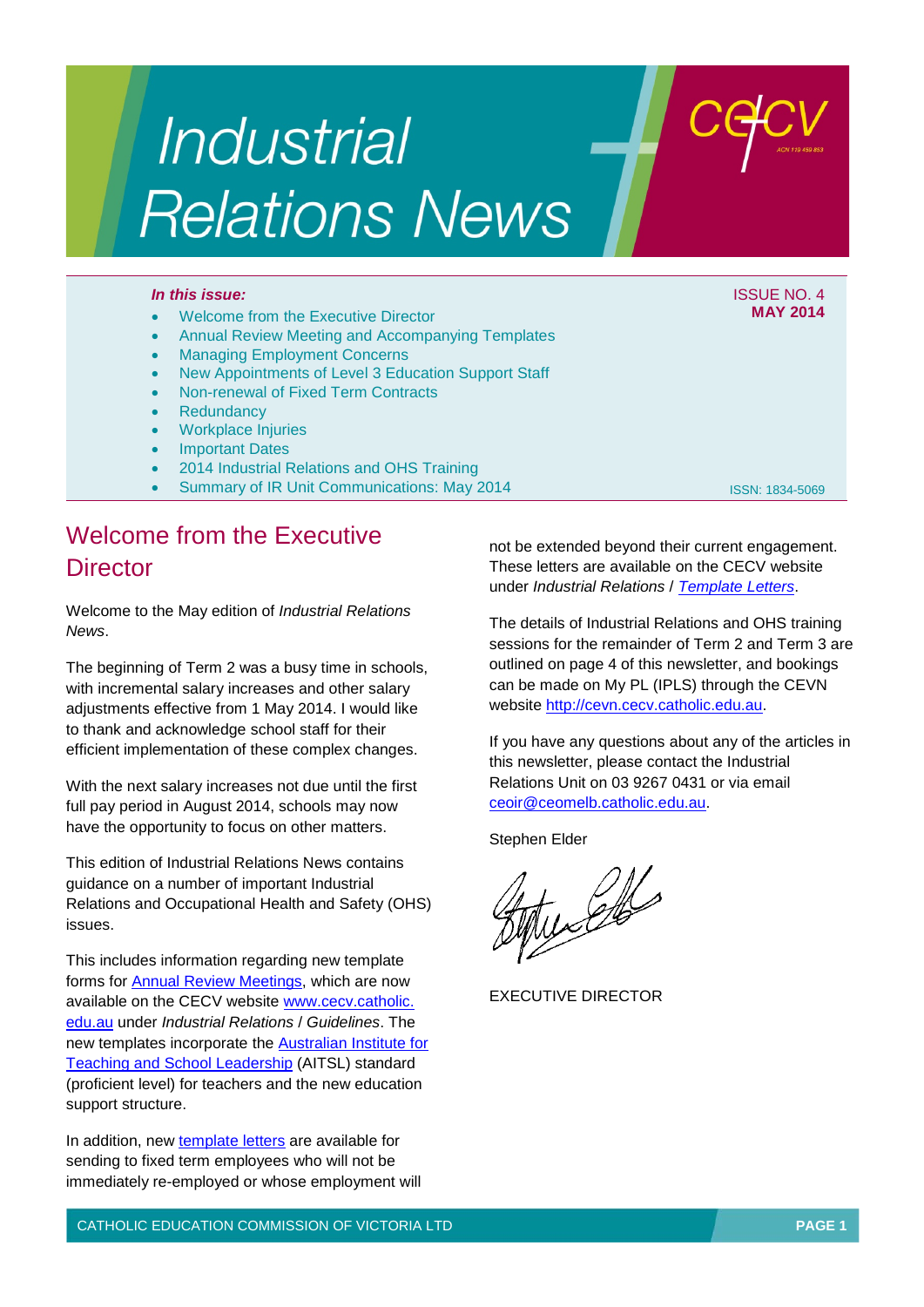## Annual Review Meeting and Accompanying Templates

Clause 24 of the *[Victorian Catholic Education Multi](http://www.cecv.catholic.edu.au/vcsa/Agreement_2013/VCEMEA_2013.pdf)  [Enterprise Agreement 2013](http://www.cecv.catholic.edu.au/vcsa/Agreement_2013/VCEMEA_2013.pdf)* (VCEMEA 2013) requires teachers and Deputy Principals to participate in an Annual Review Meeting (ARM). Principals may also require Education Support Employees to participate in an ARM.

Each ARM should be conducted by the principal or the principal's nominee, and employees are to be given reasonable notice of any issues to be discussed in the ARM.

The ARM should be a collaborative process within which there is a genuine exchange of ideas and views between the employee and the Principal. The ARM should highlight areas of excellence and affirm achievements, as well as identify areas requiring further development.

The ARM for a teacher must be conducted in accordance with the Proficient level standard of professional practice, as detailed by the [Australian](http://www.aitsl.edu.au/australian-professional-standards-for-teachers)  [Institute for Teaching and School Leadership](http://www.aitsl.edu.au/australian-professional-standards-for-teachers) (AITSL).

The ARM is intended to be a positive process for the employee and the principal to:

- identify and establish professional development goals and avenues for professional development
- affirm achievements and identify areas for improvement and development
- assist teachers in relation to the AITSL Australian Professional Standards for Teachers.

If the teacher has been appointed to a Position of Leadership (POL), the ARM also provides the principal and the teacher an opportunity for discussion in relation to the POL.

A reminder that the ARM is not an assessment for incremental progression.

#### *Annual Review Meeting Guidelines and Forms*

ARM Guidelines and template forms are available on the [CECV website](http://www.cecv.catholic.edu.au/) under *Industrial Relations* / *[Guidelines](http://web.cecv.catholic.edu.au/vcsa/guidelines/guideindex.htm)*.

If a principal has concerns about an employee's conduct or performance, these concerns should be managed in accordance with Clause 13 of the VCEMEA 2013. ARMs may not be used in lieu of the procedures outlined in Clause 13.

## Managing Employment Concerns

Principals and other managers are often confronted with issues that may arise in regard to employees not fulfilling appropriate standards of conduct or performance in the workplace.

When appropriate standards are not being met by employees, formal disciplinary action (such as a written warning or termination of employment) can only be implemented if the process outlined in Clause 13 of the VCEMEA 2013 has been followed.

It is important for schools to seek advice from the IR Unit prior to taking action in accordance with Clause 13 of the VCEMEA 2013.

Training for principals and senior staff in relation to the requirements of Clause 13 of the VCEMEA 2013 will be conducted on 4 September 2014.

This half-day training session can be booked via My PL (IPLS) through the [CEVN website.](http://cevn.cecv.catholic.edu.au/cevnlogin.aspx)

## New appointments of Level 3 Education Support Staff

New employees appointed at Level 3 should commence on Level 3–8 and continue to incrementally progress through Level 3 subject to eligibility.

The salary points 3–1 to 3–7 are salary maintenance points for employees previously classified as a School Officer Level 5 and should not be used for new appointments.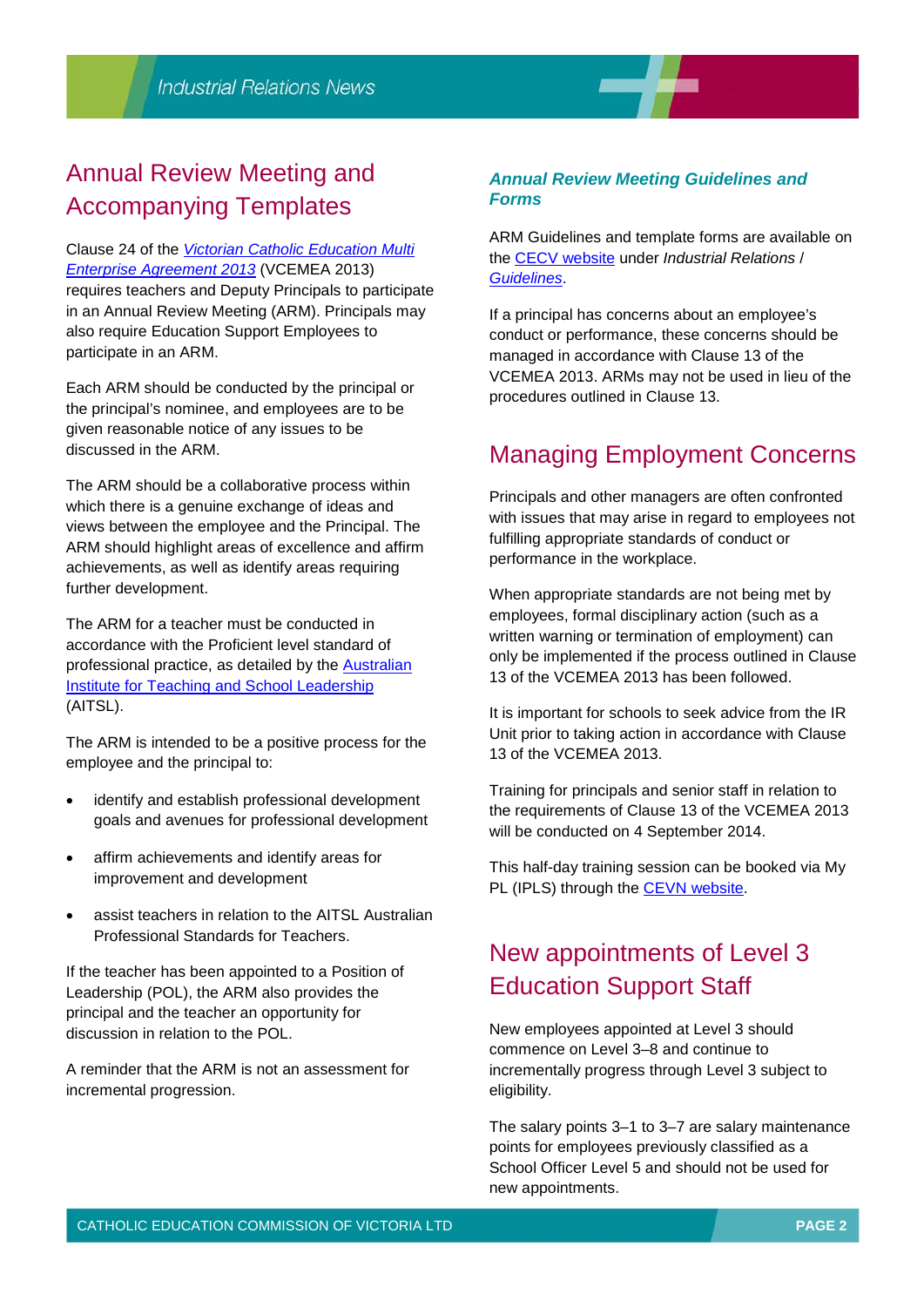Employers are advised to refer to Clause 41.2(c) of the VCEMEA 2013.

## Non-renewal of Fixed Term **Contracts**

In accordance with Clause 11.2(f) of the VCEMEA 2013, an employee engaged for a specified period of time who will not be immediately re-employed or whose employment will not be extended shall be issued with a letter advising them that their employment is terminating. This letter must be provided not less than seven weeks prior to the conclusion of the fixed term contract.

The employee must be paid an amount equal to their ordinary wages for any part of the seven weeks' notice not provided.

For example, if a fixed term employee employed until 27 January 2015 will not be employed for the 2015 school year, that employee must be provided with a letter advising them of the non-renewal of their contract no later than 15 December 2014.

New [template letters](http://www.cecv.catholic.edu.au/vcsa/lettersofappointment/instructions.html) are available for provision to fixed term employees who will not be immediately reemployed or whose employment will not be extended beyond their current engagement. These letters are available on the [CECV website](http://www.cecv.catholic.edu.au/) under *Industrial Relations* / *[Template Letters](http://www.cecv.catholic.edu.au/vcsa/lettersofappointment/instructions.html)*.

#### **Redundancy**

By the third week of Term 3, 2014 principals should have identified any potential redundancies taking effect from the start of the 2015 school year.

Staff, including staff on leave, should be notified that a potential redundancy situation has been identified for the 2015 school year. In addition, your Diocesan Director, the Catholic Education Commission of Victoria Ltd (CECV) and the Independent Education Union Victoria Tasmania (IEU) should also be notified. If the potential redundancy is in a school with secondary students, then the Principals' Association of Victorian Catholic Secondary School (PAVCSS) should also be notified.

[Appendix 2](http://web.cecv.catholic.edu.au/frameset.htm?page=industrial) of the VCEMEA 2013 contains the redundancy provisions that apply to all staff employed in Catholic schools.

To assist principals, *[Redundancy Guidelines](http://www.cecv.catholic.edu.au/vcsa/guidelines/redundancy/RedundGlines.pdf)* are available on the CECV website under *Industrial Relations* / *[Guidelines](http://web.cecv.catholic.edu.au/vcsa/guidelines/guideindex.htm)*.

The Guidelines detail the procedures to be followed in relation to a redundancy and include pro forma documentation that should be used for notifying staff.

### Workplace Injuries

It is a legislative requirement under the *Accident Compensation Act 1985* to report and document workplace injuries and incidents. This is usually done by updating the register of injuries or first aid book. In addition, it is recommended that you log any injuries by completing and submitting a [School Incident /](http://cevn.cecv.catholic.edu.au/WorkArea/linkit.aspx?LinkIdentifier=id&ItemID=5896)  Accident / Near – [Miss Report Form.](http://cevn.cecv.catholic.edu.au/WorkArea/linkit.aspx?LinkIdentifier=id&ItemID=5896)

In addition, an 'If You Are Injured' poster (currently a photograph of a man with a red arm sling) must be displayed in every School to inform employees of the process to follow if they intend to make a WorkCover injury claim. The poster must be displayed where all employees can read it, and should have the contact details of your current WorkCover agent/insurer, this being Gallagher Bassett for most schools.

The current WorkSafe penalty for not displaying an 'If You Are Injured' poster is up to \$35,835 for a body corporate / employer and \$716 for a natural person (penalty rates are current as of 1 July 2013).

The posters are freely available from Gallagher Bassett by phoning 1800 774 377.

## Important Dates

#### *Changes to salary levels*

A reminder that schools are now required to make their own changes to the Online Staffing Records (OSR) on the CEVN website under *Staffing & IR* for 1 May 2014.

All salary levels and allowances with a 'FEB14' suffix should be changed to the appropriate salary level with a 'MAY14' suffix.